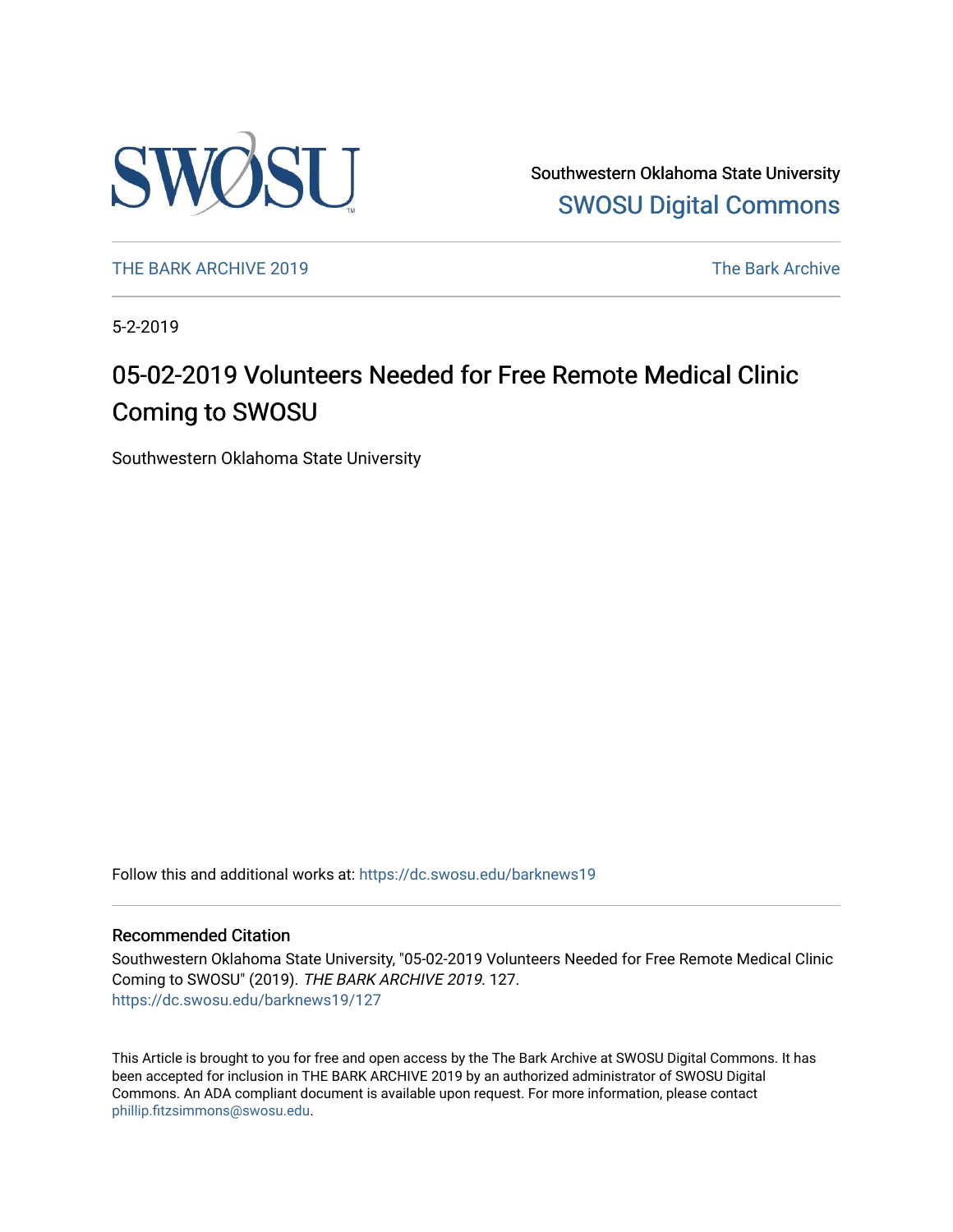



# **RAM Oklahoma Free Medical/Dental/Vision Clinic**

July 13 and 14, 2019 **Pioneer Cellular Event Center, SWOSU** Weatherford, OK

# **Volunteers Needed for Free Remote Medical Clinic Coming to SWOSU**

A Remote Area Medical (RAM) Free Clinic is planned in July at Southwestern Oklahoma State University, and volunteers are currently being sought for the big two-day event on July 13-14 in Weatherford.

The clinic is open to the public and sponsored by the Rural Health Network of Oklahoma. The SWOSU College of Pharmacy Rural Health Center is serving as host.

RAM Oklahoma is a free healthcare weekend for those in need of care they cannot afford. It is made possible by volunteer medical, dental and vision professionals; general volunteers; and sponsors. Patients are treated on a first-come, first-serve basis, depending on the number of volunteers.

Services being offered include free dental (fillings, cleanings and extractions), vision (eye exams, glaucoma testing and eyeglasses made on site) and medical (general medical, physicals, women's health and more).

Randy Curry, coordinator of the SWOSU center, said the event already has 123 medical officer volunteers, which include doctors, dentists, optometrists, nurses and pharmacists. They will be seeing area residents at the free clinic. There is a need for additional dentists and optometrists.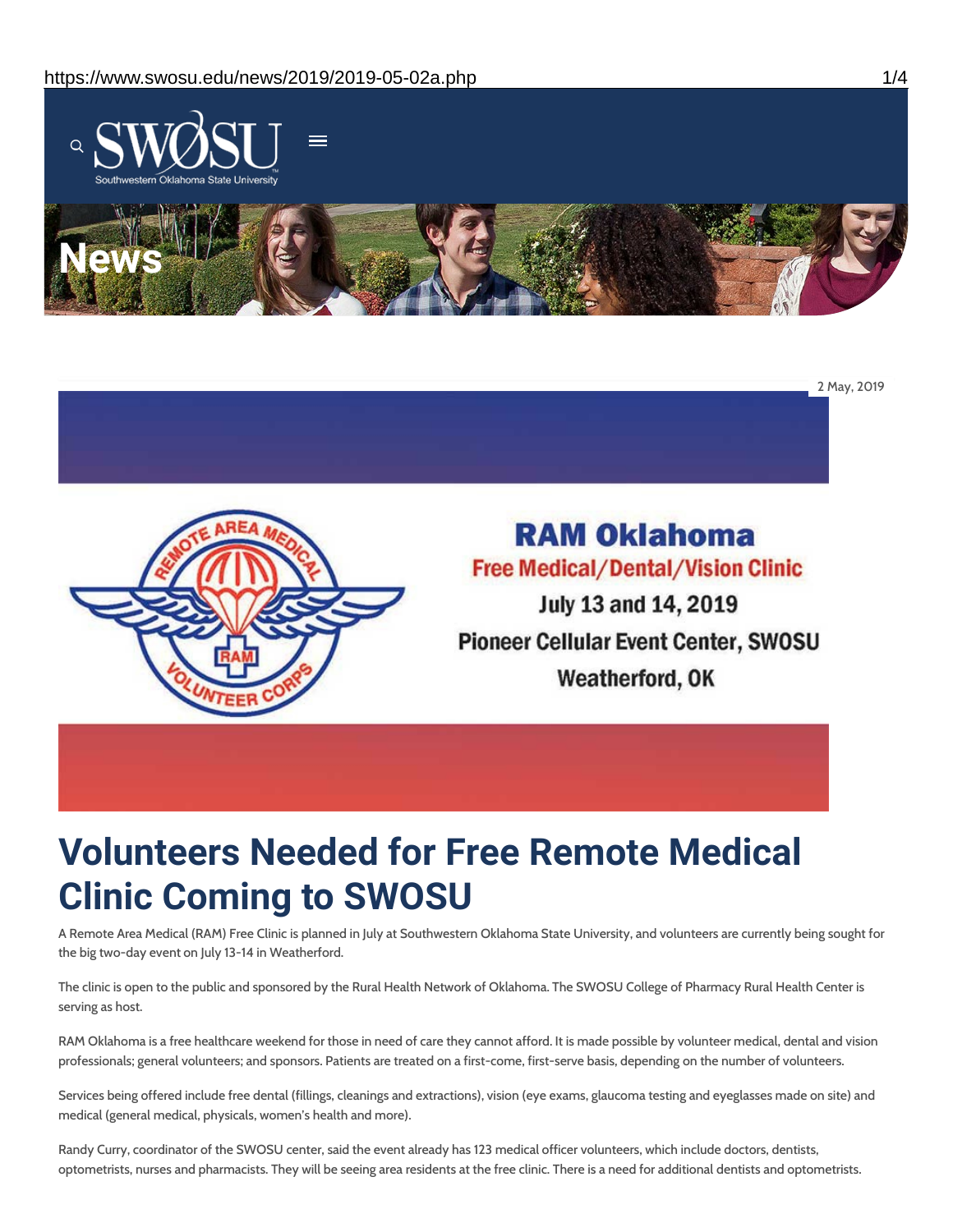### https://www.swosu.edu/news/2019/2019-05-02a.php 2/4

Approximately 100 non-medical volunteers are needed each day to assist in other ways such as registration, hospitality and traffic/parking assistance, for example. Civic organizations and churches are encouraged to volunteer. Interested area residents should contact Curry at 580.774.3760 or randy.curry@swosu.edu.

Curry said pharmacy and nursing students from SWOSU will also volunteer at the clinic being held at the Pioneer Cellular Event Center, 900 N. 7<sup>th</sup> Street, on the SWOSU campus.

Additional information is available atwww.ramusa.org.

| Academics                | D |
|--------------------------|---|
| Administration           | D |
| Alumni and Foundation    | D |
| Community                | D |
| Events                   | D |
| <b>Faculty and Staff</b> | D |
| Miscellaneous            | D |
| Sayre                    | D |
| <b>Students</b>          | D |
|                          |   |

| <b>Archive Links</b> |   |
|----------------------|---|
| 2018                 | D |
| 2019                 | D |
| 2020                 | D |
| Archive              | D |
|                      |   |



### Weatherford Campus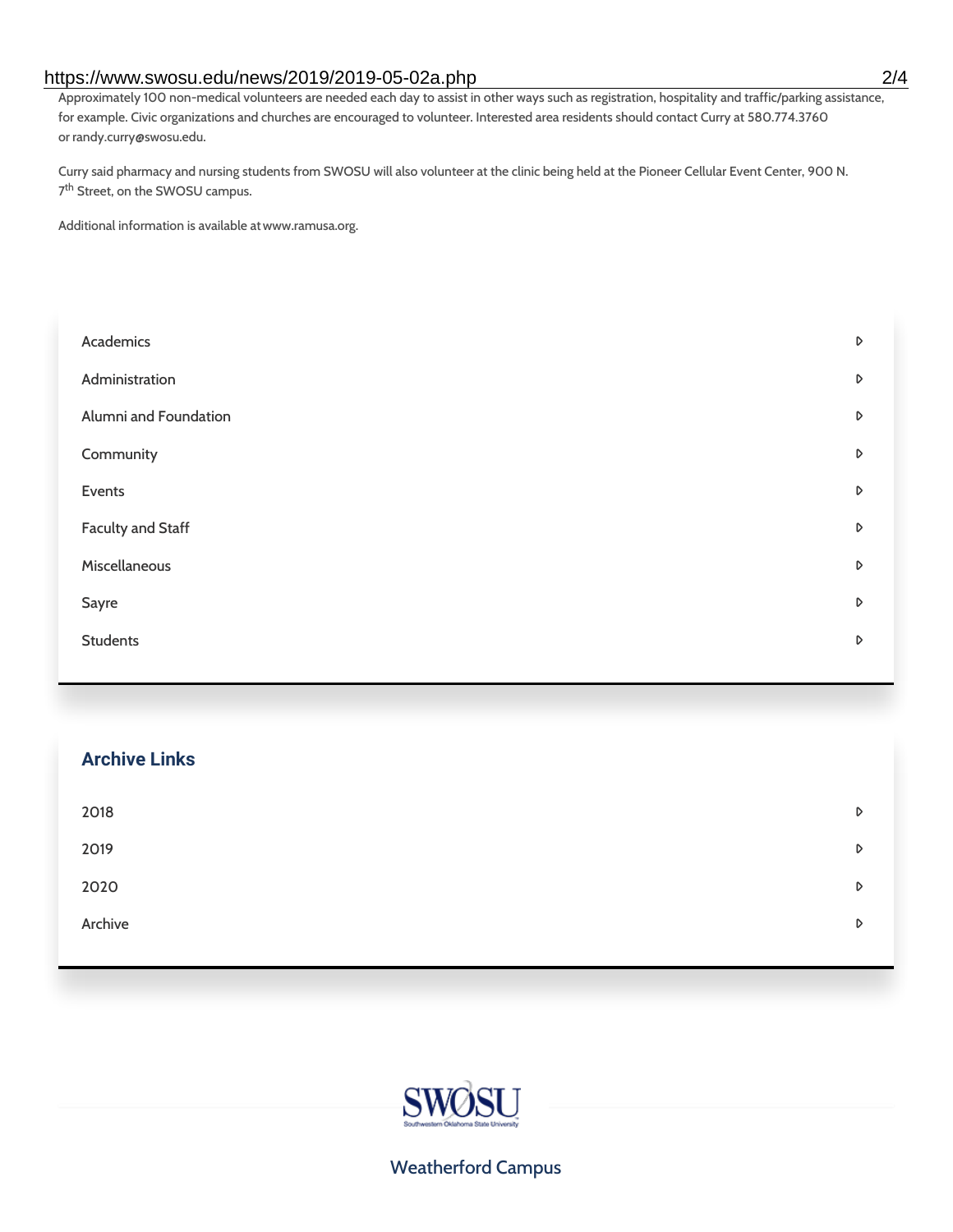100 Campus Drive Weatherford, OK 73096

## Sayre Campus

409 E Mississippi Ave Sayre, OK 73662

Connect to Us



Contact [Information](https://www.swosu.edu/about/contact.php) [University/Facility](https://www.swosu.edu/about/operating-hours.php) Hours [Campus](https://map.concept3d.com/?id=768#!ct/10964,10214,10213,10212,10205,10204,10203,10202,10136,10129,10128,0,31226,10130,10201,10641,0) Map Give to [SWOSU](https://standingfirmly.com/donate) Shop [SWOSU](https://shopswosu.merchorders.com/)



**[Directory](https://www.swosu.edu/directory/index.php)** 

[Calendar](https://eventpublisher.dudesolutions.com/swosu/)

[Apply](https://www.swosu.edu/admissions/apply-to-swosu.php)

[GoSWOSU](https://qlsso.quicklaunchsso.com/home/1267)

[Jobs@SWOSU](https://swosu.csod.com/ux/ats/careersite/1/home?c=swosu)

Current [Students](https://bulldog.swosu.edu/index.php)

[Faculty](https://bulldog.swosu.edu/faculty-staff/index.php) and Staff

**Enrollment Management** [580.774.3782](tel:5807743782)